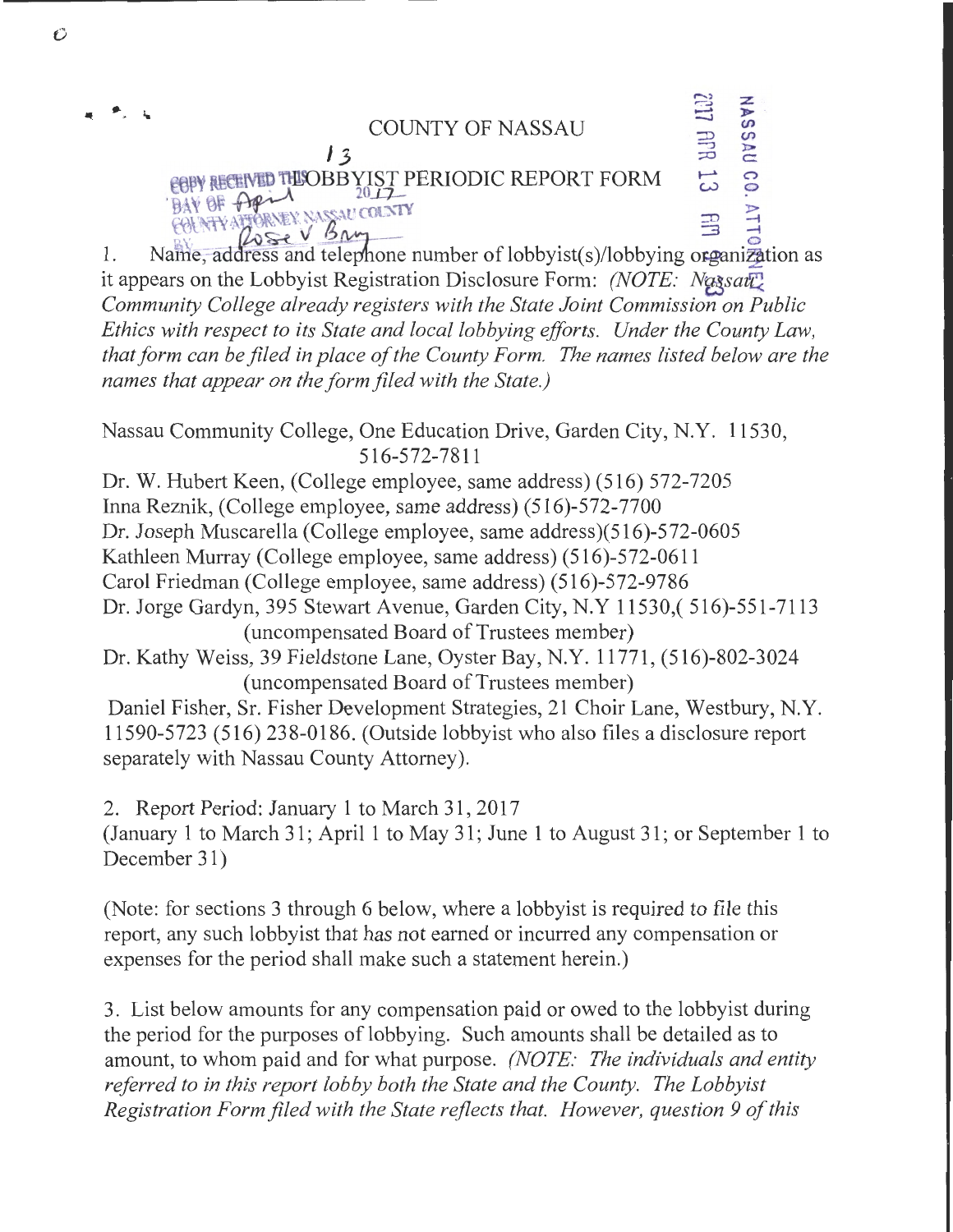*form refers to "lobbying activity conducted, or to be conducted, in Nassau County.* " *I am, therefore, making the assumption that the amounts referred to in question 3 also relate to lobbying activities conducted in Nassau County. I am making the further reasonable assumption that the College employees ' lobbying activities are split evenly between the County and the State. Therefore, the amounts below for each College employee equal the portion of their salaries that can be reasonably assigned to lobbying activities, divided by 2.)* 

 $\mathbf{r}$ 

 $\hat{\mathbf{z}}$ 

| Amount  | Details                                                                                                                                                                                                                                                                                                                                                                                             |
|---------|-----------------------------------------------------------------------------------------------------------------------------------------------------------------------------------------------------------------------------------------------------------------------------------------------------------------------------------------------------------------------------------------------------|
| \$0     | Nassau Community College: activities related to passage of<br>the College budget; activities related to capital projects.<br>County Administration and County Legislature were the<br>entities lobbied.                                                                                                                                                                                             |
| \$3031. | W. Hubert Keen: activities including correspondence to<br>local county legislators regarding passage of capital plan in<br>order to be eligible for state matching funds. Activities re-<br>lated to the passage of the college budget. The County Execu-<br>tive's Administration and County Legislature were lobbied.<br>Met with various legislators to discuss budgetary<br>and college issues. |
| \$1078. | Inna Reznik: activities related to passage of<br>the College budget; also to passage of the county<br>capital plan in order to be eligible for state matching funds.<br>The County Executive's Administration and County<br>Legislature and the Office of the Budget were the entities<br>lobbied. Met with Minority Counsel and Executive staff<br>to discuss budgetary issues.                    |
| \$1106. | Joseph Muscarella: activities relating to capital projects.<br>County Executive's Administration and the County Legis-<br>lature were the entities lobbied.                                                                                                                                                                                                                                         |
| \$3056. | Kathleen Murray: activities related to passage of the capital<br>plan in order to be eligible for state matching funds;<br>activities related to the passage of legislation relating to the<br>transfer of property by Nassau County for the educational                                                                                                                                            |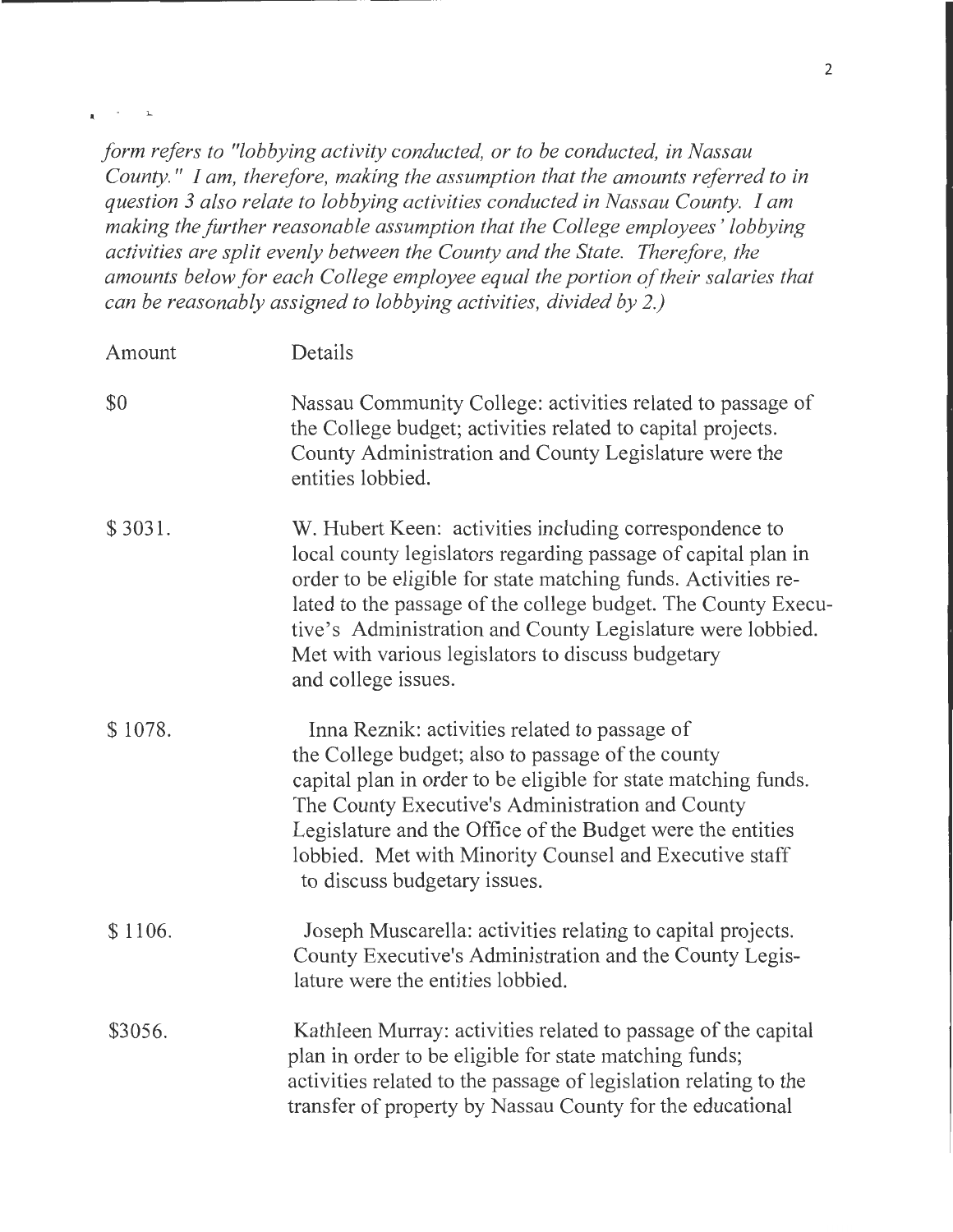|        | benefit of Nassau Community College; The County<br>Executive's Administration and the County Legislature and<br>Legislative Office of the Budget were lobbied. Met with<br>Minority Counsel, Executive staff, and various legislators to<br>discuss budgetary and college issues.                                            |
|--------|------------------------------------------------------------------------------------------------------------------------------------------------------------------------------------------------------------------------------------------------------------------------------------------------------------------------------|
| \$798. | Carol Friedman: activities relating to capital projects. County<br>Executive's Administration was the entity lobbied.                                                                                                                                                                                                        |
| \$0    | Jorge Gardyn: activities related to passage of<br>the College budget; activities related to the passage of the<br>county capital plan; County Executive's Administration was<br>lobbied.                                                                                                                                     |
| \$0    | Kathy Weiss: engaged in no lobbying activities during this<br>time period.                                                                                                                                                                                                                                                   |
| \$0    | Daniel Fisher, Sr. Fisher Development Strategies: Although<br>listed as a lobbyist for Nassau Community College as<br>of January, 2016 on the county level, all of Mr. Fisher's<br>lobbying activities were concentrated exclusively in Albany and<br>with the state legislature for the period January 1-March 31,<br>2017. |

 $\mathcal{L}^{\mathcal{L}}$  .

 $\pmb{\Lambda}$ 

4. List below the cumulative total amounts earned to date for lobbying year.

Nassau Community College (\$0); W. Hubert Keen (\$3,031.); Inna Reznik (\$1078.); Joseph Muscarella (\$1,106.); Kathleen Murray (\$3,056.); Carol Friedman (\$798.); Daniel Fisher, Sr.  $(\$0) = \$9,069$  in total.

5. List below amounts for any expenses expended or incurred by the lobbyist during the period for the purpose of lobbying. Such amounts shall be detailed as to amount, to whom paid and for what purpose.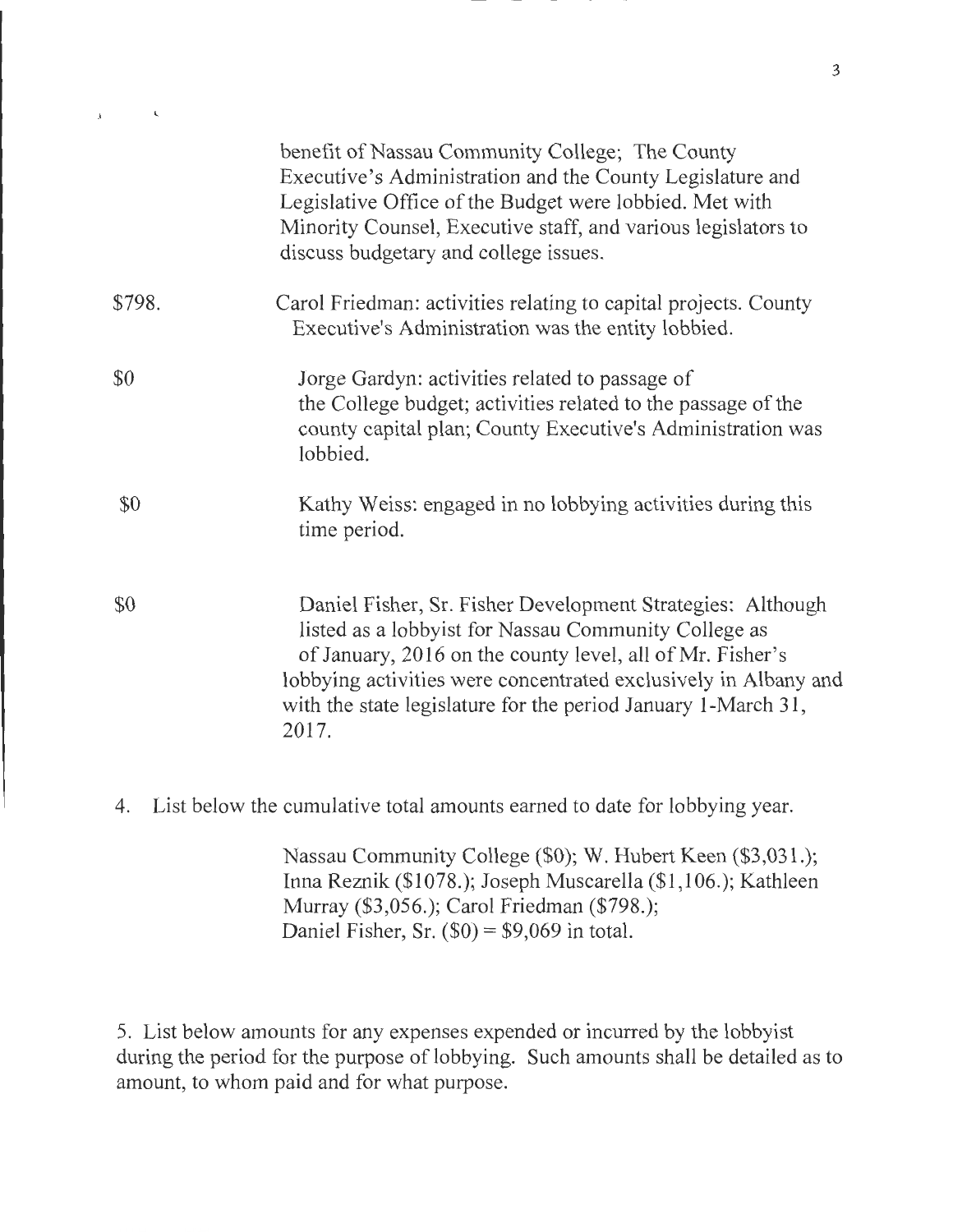| Amount                                        | Details                                                                                                                                                                                                                                                                                                                                                                                                                                                                                                                                                                                                                                            |
|-----------------------------------------------|----------------------------------------------------------------------------------------------------------------------------------------------------------------------------------------------------------------------------------------------------------------------------------------------------------------------------------------------------------------------------------------------------------------------------------------------------------------------------------------------------------------------------------------------------------------------------------------------------------------------------------------------------|
| \$9,069.                                      | Nassau Community College: activities related to passage of<br>the College budget; activities related to passage of the County<br>capital plan; activities related to the Nassau County transfer of<br>real property on behalf of the College for the educational benefit<br>of Nassau Community College; activities related to capital<br>projects; Money spent in the form of salary (in the above<br>described amounts to W. Hubert Keen, Inna Reznik,<br>Joseph Muscarella, Carol Friedman and Kathleen Murray). The<br>County Executive's Administration, the County Legislature, The<br>Office of Budget were the entities that were lobbied. |
| \$0<br>\$0<br>\$0<br>\$0<br>\$0<br>\$0<br>\$0 | W. Hubert Keen<br>Inna Reznik<br>Joseph Muscarella<br>Kathleen Murray<br>Carol Friedman<br>Jorge Gardyn<br>Kathy Weiss                                                                                                                                                                                                                                                                                                                                                                                                                                                                                                                             |
| \$0                                           | Daniel Fisher, Sr.                                                                                                                                                                                                                                                                                                                                                                                                                                                                                                                                                                                                                                 |

 $\mathbf{r} = \mathbf{r}$ 

 $\mathbf{r}$ 

6. List below the cumulative total amounts expended to date for lobbying year: \$9,069.

(In lieu of completing 7 through 10 below, you may attach a copy of your Lobbyist Registration Disclosure Form, provided the information has not changed. *Attached is the form that NCC filed with the County [based on what had earlier been filed with the State} as updated to account for personnel changes at the College that impact on the College's lobbying activities in the County.* 

I understand that copies of this form will be sent to the Nassau County Department of Information Technology ("IT") to be posted on the County's website.

I also understand that upon termination of retainer, employment or designation, I must give written notice to the County Attorney within thirty (30) days of termination.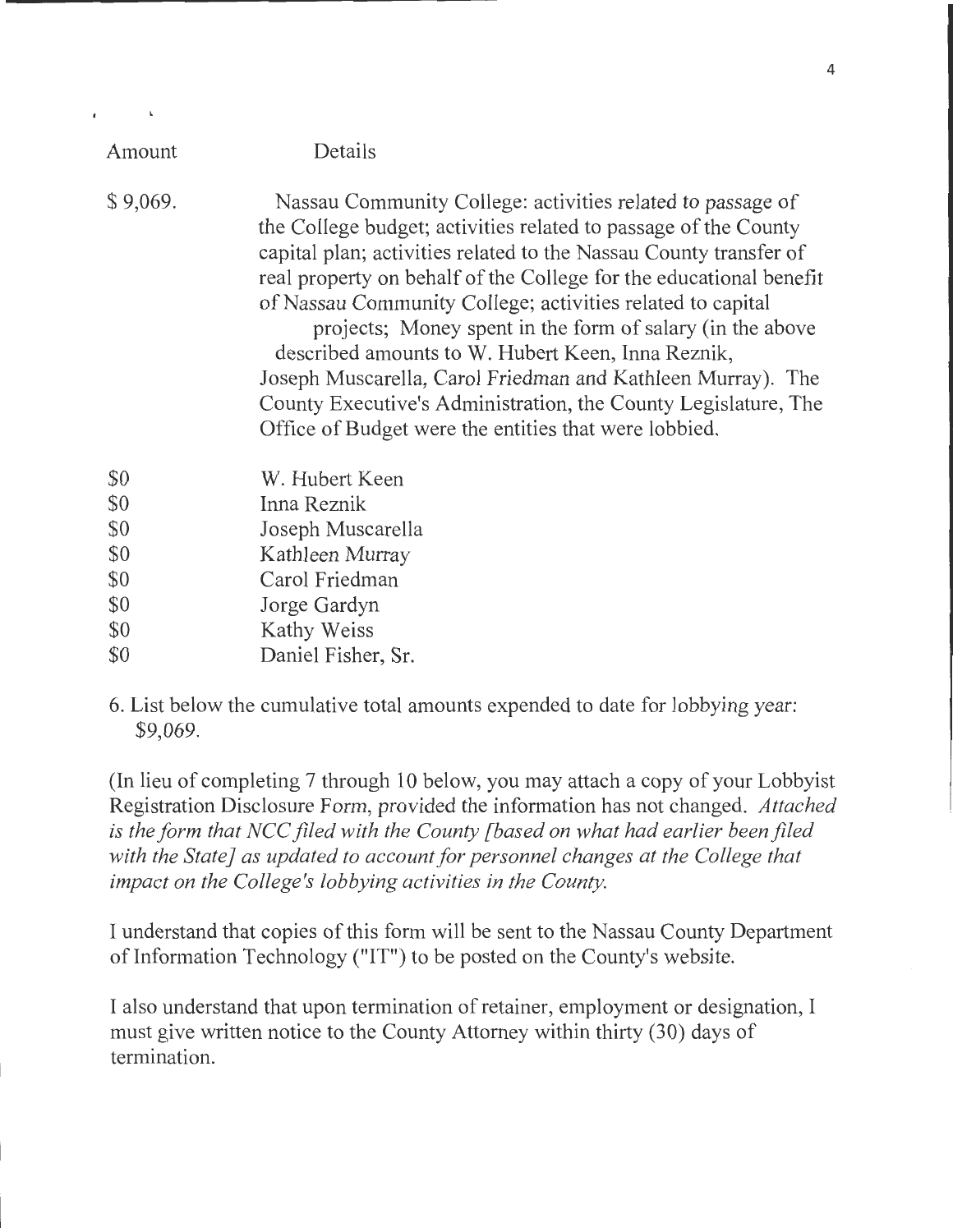VERIFICATION: I certify that all statements on this statement are true, correct and complete to the best of my knowledge, and I understand that the willful making of any false statement of material fact herein will subject me to the provisions of law relevant to the making and filing of false instruments and will render such statement null and void.

> ) ) )

Dated: April 13, 2017

Signed: Print Name: Kathleen Murray

Title: Assistant to the President/ Governmental Affairs and Media Relations

STATE OF NEW YORK

**COUNTY of NASSAU** 

Sworn before me this thirteenth

day of April, 2017

<u>Grand</u> Notary Pu

**ANNE E. BRANDI<br>Notary Public, State in New State of New York No. 018R8104733 Qu8Jifl8d In Nassau County January 26, 20** *zv* 

SS: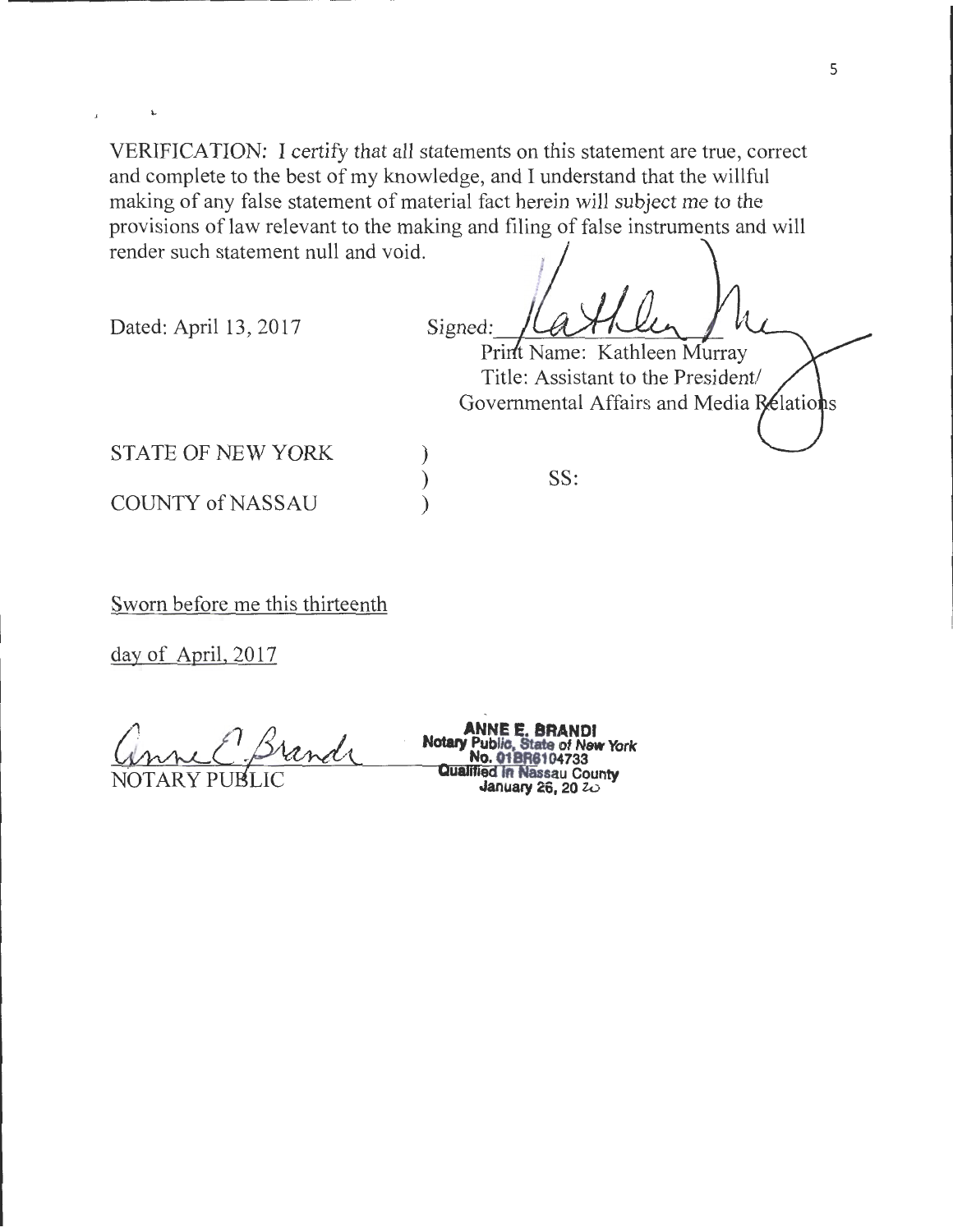## [] **COPY**

## COUNTY OF NASSAU

## LOBBYIST REGISTRATION AND DISCLOSURE FORM

1. Name, address and telephone number of lobbyist(s)/lobbying organization. The term "lobbyist" means any and every person or organization retained, employed or designated by any client to influence—or promote a matter before— Nassau County, its agencies, boards, commissions, department heads, legislators, or committees, including but not limited to the OpenSpace and Advisory Committee and Planning Commission. Such matters include, but are not limited to, requests for proposals, development of improvement of real property subject to County regulation, procurements. The term "lobbyist" does not include any officer, director, trustee, employee, counsel or agent of the County of Nassau, or State of New York, when discharging his or her official duties.

Nassau Community College, One Education Drive, Garden City, N.Y. 11530, 516-572-7811

W. Hubert Keen, (College employee, same address) (516) 572-7205 Inna Reznik, (College employee, same address) 516-572-7700 Joseph Muscarella (College employee, same address) 516-572-0605 Kathleen Murray (College employee, same address) 516-572-0611 Carol Friedman (College employee, same address) 516-572-9786 Jorge Gardyn, 395 Stewart Avenue, Garden City, N.Y 11530, 516-551-7113 (uncompensated Board of Trustees member)

Kathy Weiss, 39 Fieldstone Lane, Oyster Bay, N.Y. 11771, 516-802-3024 (uncompensated Board of Trustees member)

Daniel Fisher, Sr. Fisher Development Strategies, 21 Choir Lane, Westbury, N.Y. 11590-5723 (516) 238-0186. (Outside lobbyist who also files a disclosure report separately with Nassau County Attorney).

2. List whether and where the person/organization is registered as a lobbyist (e.g. Nassau County, New York State):

Yes, Nassau Community College and its employees listed above in question no. 1, as well as outside lobbyist Daniel Fisher, Sr. are all registered with Nassau County and New York State.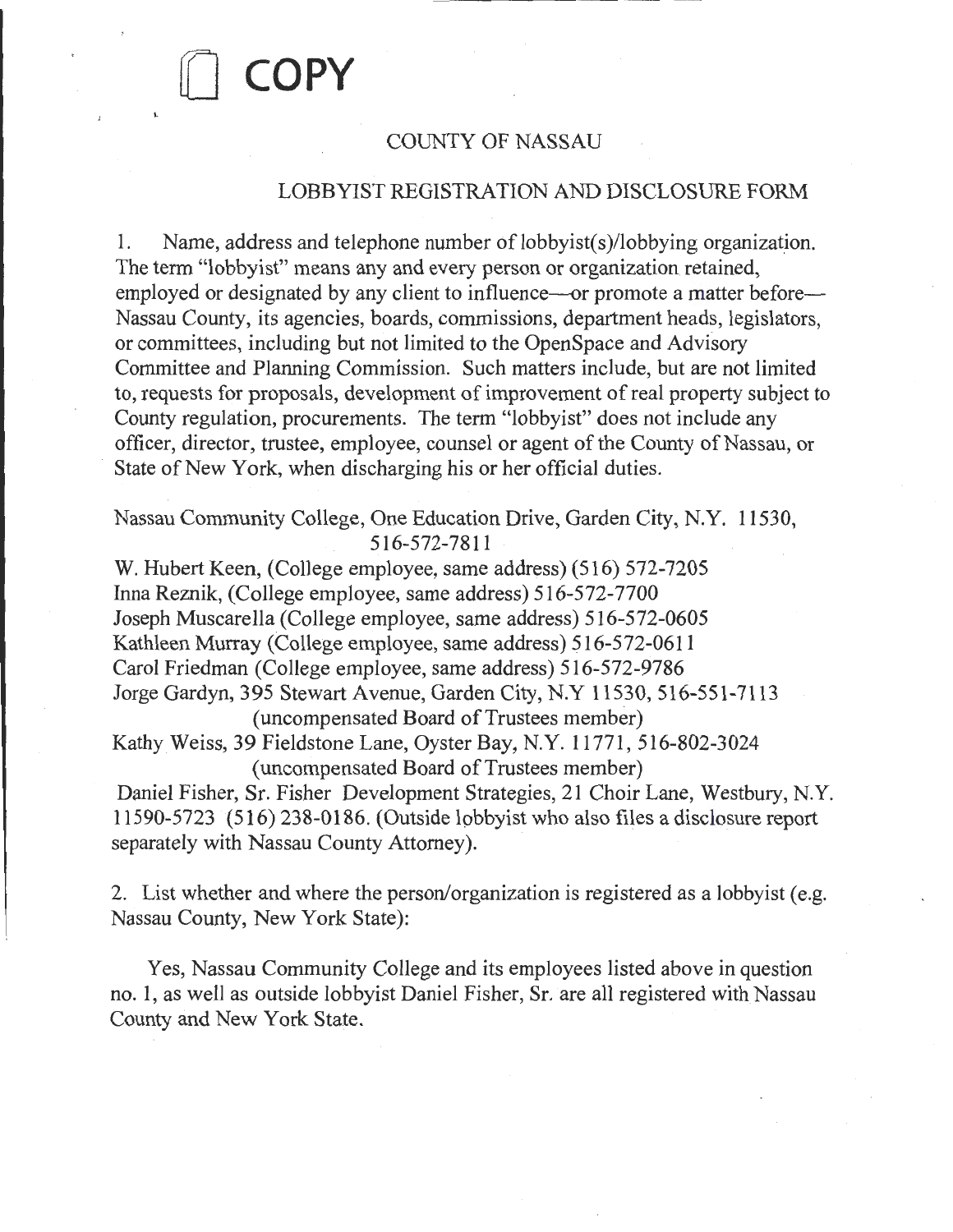3. Name, address and telephone number of client(s) by whom, or on whose behalf, the lobbyist is retained, employed or designated:

Nassau Community College, One Education Drive Garden City, New York 11530-6793. Nassau Community is the sole client for its employees as well as outside lobbyist Daniel Fisher, Sr.

4. Describe lobbying activity conducted, or to be conducted, in Nassau County, and identify client(s) for each activity listed. **See page 4 for a complete description of lobbying activities.** 

Nassau Community College is the sole client at all times and for all lobbying activities. Activities related to the passage of the 2016 and 2017 capital plans to ensure receipt of matching funds from State of New York (Lobbied Nassau County Legislature for passage of Ordinance 4-2016 which made certain determinations pursuant to SEQRA and authorizing the County Executive to accept an offer of purchase from Nassau County in trust for the purposes of Nassau Community College of certain real estate (section 44 block F Part of lot 408 on the land and tax map of Nassau, and authorizing the County Executive to execute a deed, contract of sale and all necessary documents to consummate the sale. Also lobbied the County Executive and County Legislature for passage of the 2016 operating budget, and lobbied for passage of Ordinance Nos: 103-2016; 310, 311,312,313,314,315,316-2016, and Ordinance 356-2016 as well.

5. The name of persons, organizations or governmental entities before whom the lobbyist expects to lobby:

The Nassau County Executive and his administrative and executive staff; The Nassau County Legislature; The Nassau County Legislative Office of Budget.

6. If such lobbyist is retained or employed pursuant to a written agreement of retainer or employment, you must attach a copy of such document; and if agreement of retainer or employment is oral, attach a written statement of the substance thereof. If the written agreement of retainer or employment does not contain a signed authorization from the client by whom you have been authorized to lobby, separately attach such a written authorization from the client.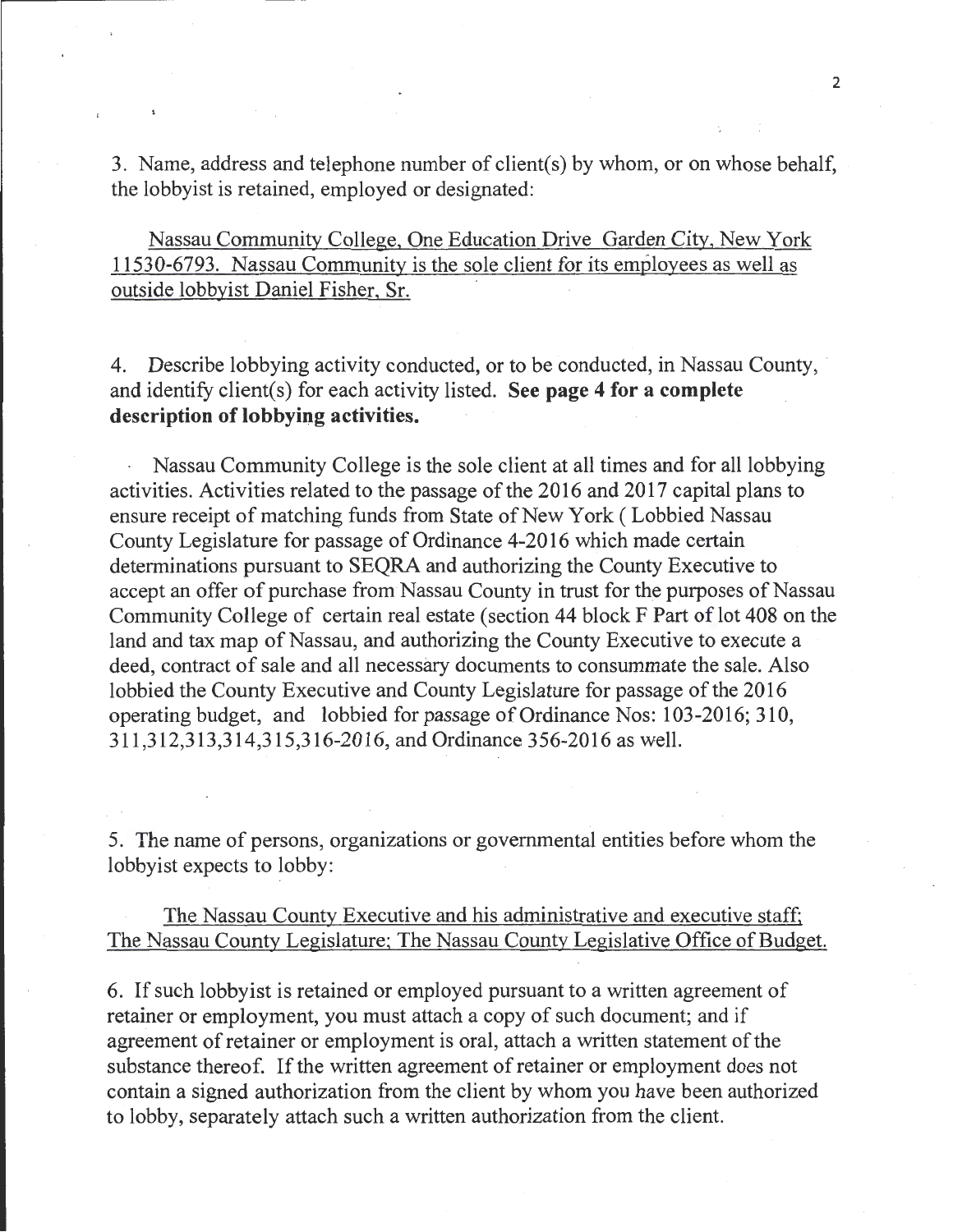There are no such written agreements for the employee/lobbyists listed above, nor for the uncompensated Trustee/lobbyists. However, I attach a written authorization from the President authorizing me as the designee to file all lobbying reports on behalf of Nassau Community College on the state and county levels. Daniel Fisher Sr. of Fisher Development Strategies is party to a written contract with Nassau Community College, a copy of which is attached.

7. *Within the previous year, has the lobbyist/lobbying organization or any of its corporate officers provided campaign contributions pursuant to the New York State Election Law to the campaign committees of any of the following Nassau County elected officials or to the campaign committees of any candidates for any of the following Nassau County elected offices: the County Executive, the County Clerk, the Comptroller, the District Attorney, or any County Legislator?* If *yes, to what campaign committee?* If *none, you must so state:* 

*Dr Jorge Gardyn :\$0 ,·Dr. Kathy Weiss:\$0; Dr.* W. *Hubert Keen.·\$0; lnna Reznik:\$0,· Dr. Joseph Muscarella: \$0; Kathleen Murray.·\$0; Carol Friedman:\$0;* 

I understand that copies of this form will be sent to the Nassau County Department of Information Technology ("IT") to be posted on the County's website.

I also understand that upon termination of retainer, employment or designation I must give written notice to the County Attorney within thirty (30) days of termination.

VERIFICATION: The undersigned affirms and so swears that he/she has read and understood the foregoing statements and they are, to his/her knowledge, true and accurate.